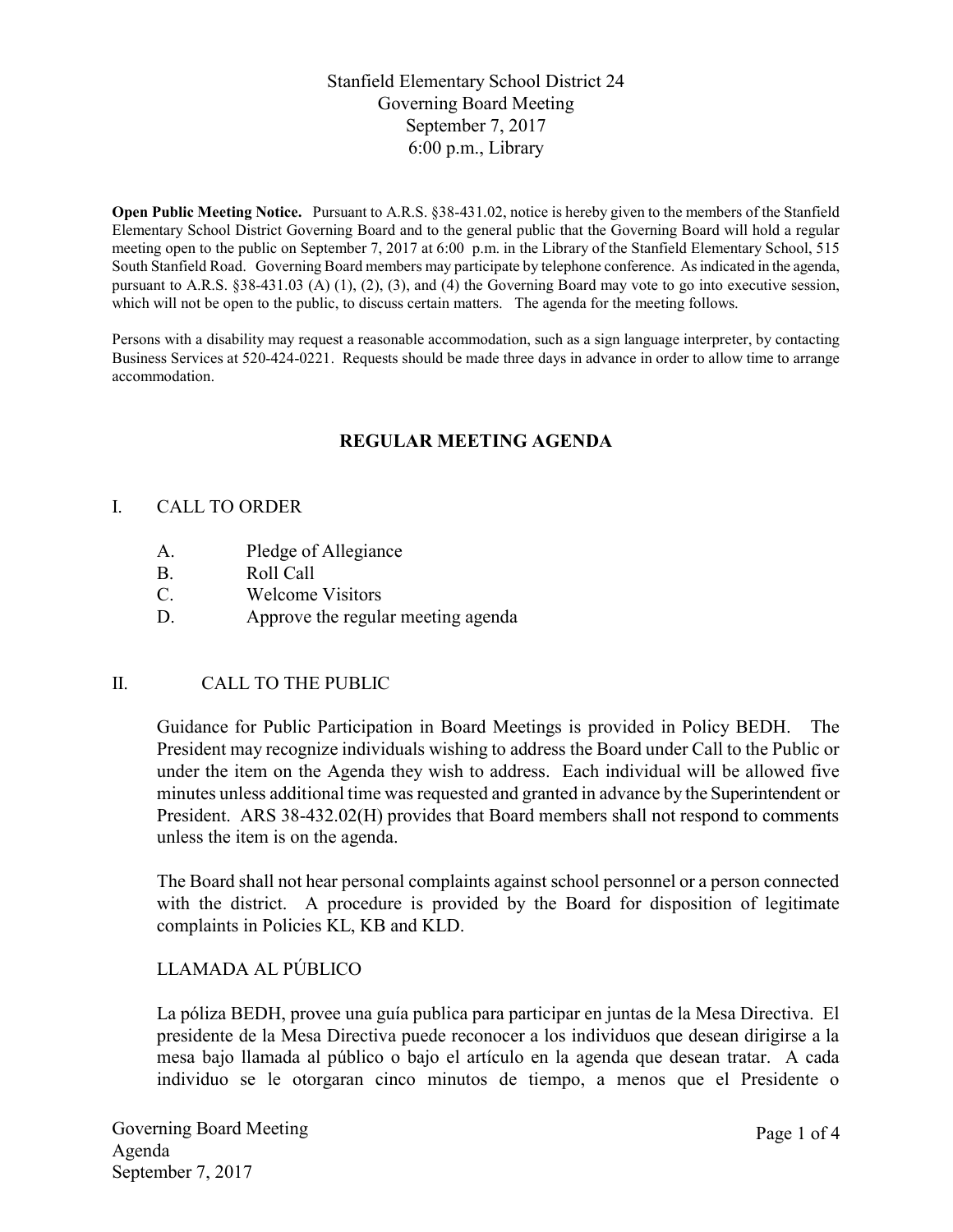Superintendente le hayan concedido tiempo adicional por adelantado. La Póliza ARS 38- 432.02 dice que ningún miembro de la mesa responderá a ningún tipo de comentarios de temas que no estén en la agenda.

La mesa no oirá quejas personales en contra de personal de la escuela o personas que tengan alguna conexión con el Distrito. Para este tipo de quejas la mesa provee otro tipo de procedimientos para la disposición de quejas legítimas las cuales se encuentran en las siguientes Pólizas KL, KB, y KLD.

## III. APPROVAL OF MINUTES

Approve the August 15, 2017 regular governing board meeting minutes

## IV. AWARDS AND RECOGNITIONS

- A. Students of the Month
- B. Employees of the Month will be recognized at the next regular Board meeting

## V. REPORTS

- A. Superintendent's Report 1. First FY17 Audit Site visit by H&M
- B. August Public Funds Expenditure Reports (Pages 1 4)
- C. August Student Activities Report (Page 5-6)
- D. Principal's Report (Page 7)
- E. Operations Support Services Reports (Pages 8 9)
	- 1. Operations
	- 2. Technology

# VI. NEW BUSINESS ACTION ITEMS – PERSONNEL

All hiring is pending satisfactory completion of background investigation, records verification, and fingerprint report.

A. Approve hire 2017-18 Substitute Teacher Appointment for Andrew Perederji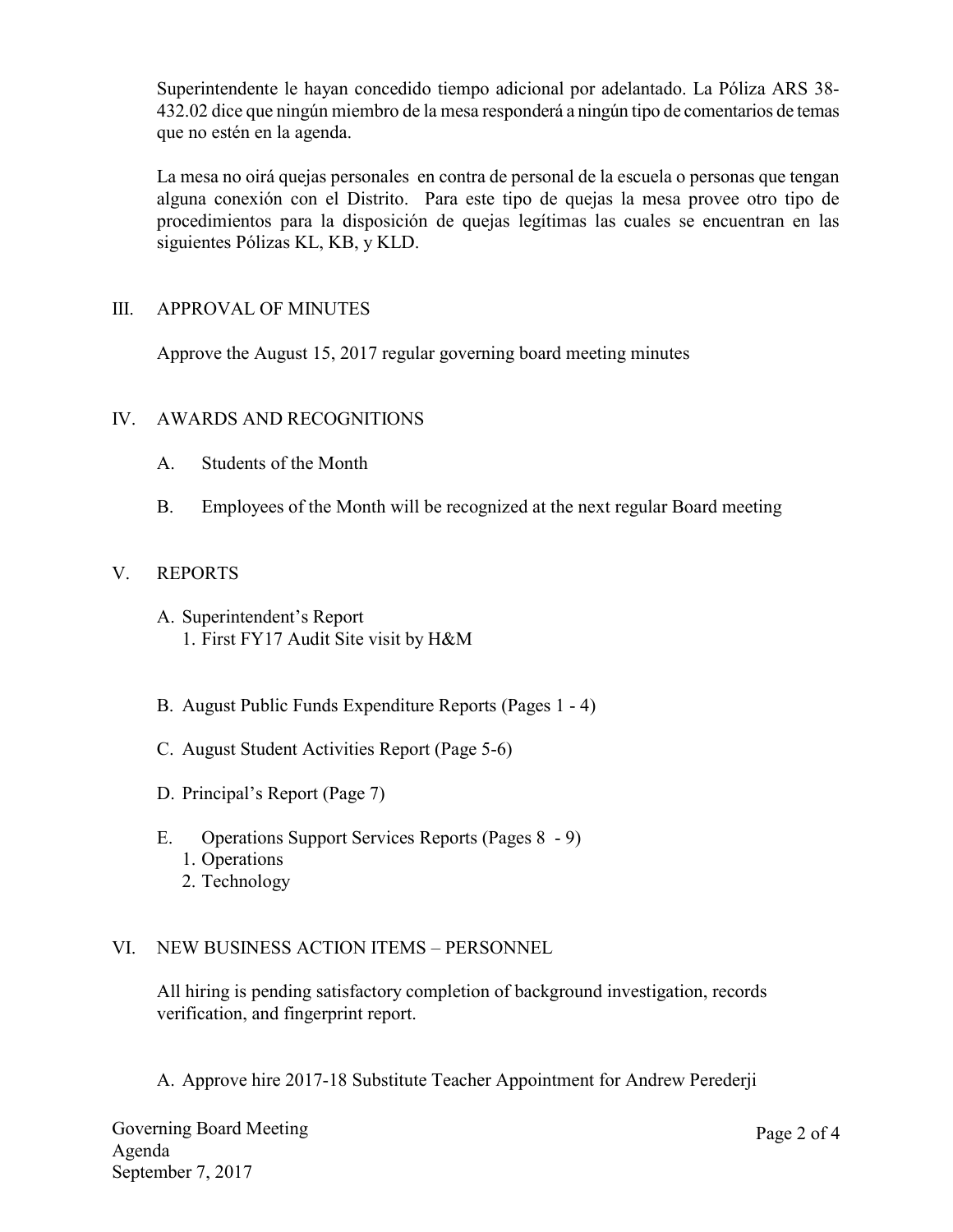- B. Approve hire effective August 24, 2017, Notice of "At-Will" Appointment Initial, 189-day schedule, 1.0 FTE for Luis Espuma, Maintenance II
- C. Approve hire effective September 1, 2017, Notice of "At-Will" Appointment Initial, 189-day schedule, 1.0 FTE for Elizabeth Pena, Dispatcher
- D. Approve hire effective September 1, 2017, Notice of "At-Will" Appointment Initial, 189-day schedule, 1.0 FTE for Jennifer Huston, Health Aide
- E. Accept resignation for Health Aide by Roshundra Higgins effective August 15, 2017
- F. Accept position declined for Health Aide by Jasmine Ramirez for the 2017-18 school year

# I. NEW BUSINESS ACTION ITEMS – BUSINESS

- A. Ratify approval of payroll vouchers
	- 1. PV4 \$ 136,918.30
	- 2. PV6 \$ 297.83
	- 3. PV7 \$ 138,666.42

### B. Ratify approval of expense vouchers

- 1. EV1762 \$13,824.14
- 2. EV1804 \$32,087.83
- 3. EV1805 \$24,540.23
- C. Approve the Arizona Mutual Aid Compact between SESD24 and the State of Arizona and the Arizona Department of Emergency and Military Affairs (Pages 10-27)

### VIII. OLD BUSINESS ACTION ITEMS

A. Adopt Policies and accept Regulations and Exhibits: